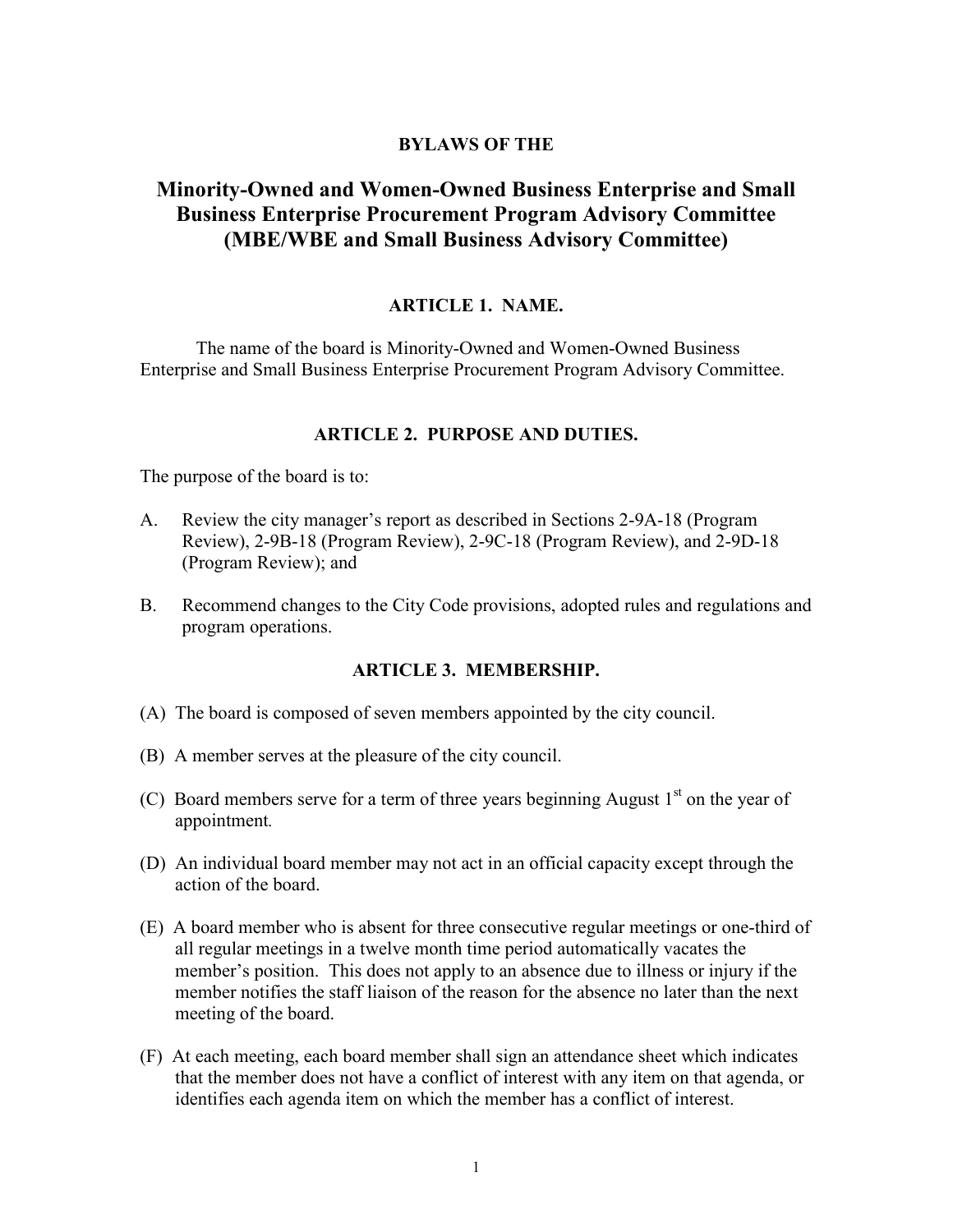(G) A member who seeks to resign from the board shall submit a written resignation to the chair of the board, the staff liaison, or the city clerk's office. If possible, the resignation should allow for a thirty day notice so the city council can appoint a replacement.

## ARTICLE 4. OFFICERS.

- (A) The officers of the board shall consist of a chair, a vice-chair and a secretary.
- (B) Officers shall be elected annually by a majority vote of the board at the first regular meeting after August  $1<sup>st</sup>$ . In the event a current officer becomes ineligible to serve as an officer, the board may hold an emergency election as needed.
- (C) The term of office shall be one year, beginning September 1 and ending August 31. An officer may continue to serve until a successor is elected. A person may not serve as an officer in a designated position of a board for more than three consecutive one-year terms. A person who has served as an officer in a designated position of a board for three consecutive terms is not eligible for re-election to that designated office until the expiration of two years after the last date of the person's service in that office.
- (D) A member may not hold more than one office at a time.

## ARTICLE 5. DUTIES OF OFFICERS.

- (A) The chair shall preside at board meetings, appoint all committees, and represent the board at ceremonial functions.
- (B) In the absence of the chair, the vice-chair shall perform all duties of the chair.
- (C) In the absence of the chair and vice-chair, the secretary shall perform the duties of the chair.

## ARTICLE 6. AGENDAS.

- (A) Two or more board members may place an item on the agenda by oral or written request to the staff liaison at least five days before the meeting.
- (B) The staff liaison shall prepare and distribute the agenda to the board members not less than 72 hours before the meeting.
- (C) Posting of the agenda must comply with Texas Government Code Chapter 551 (Texas Open Meetings Act).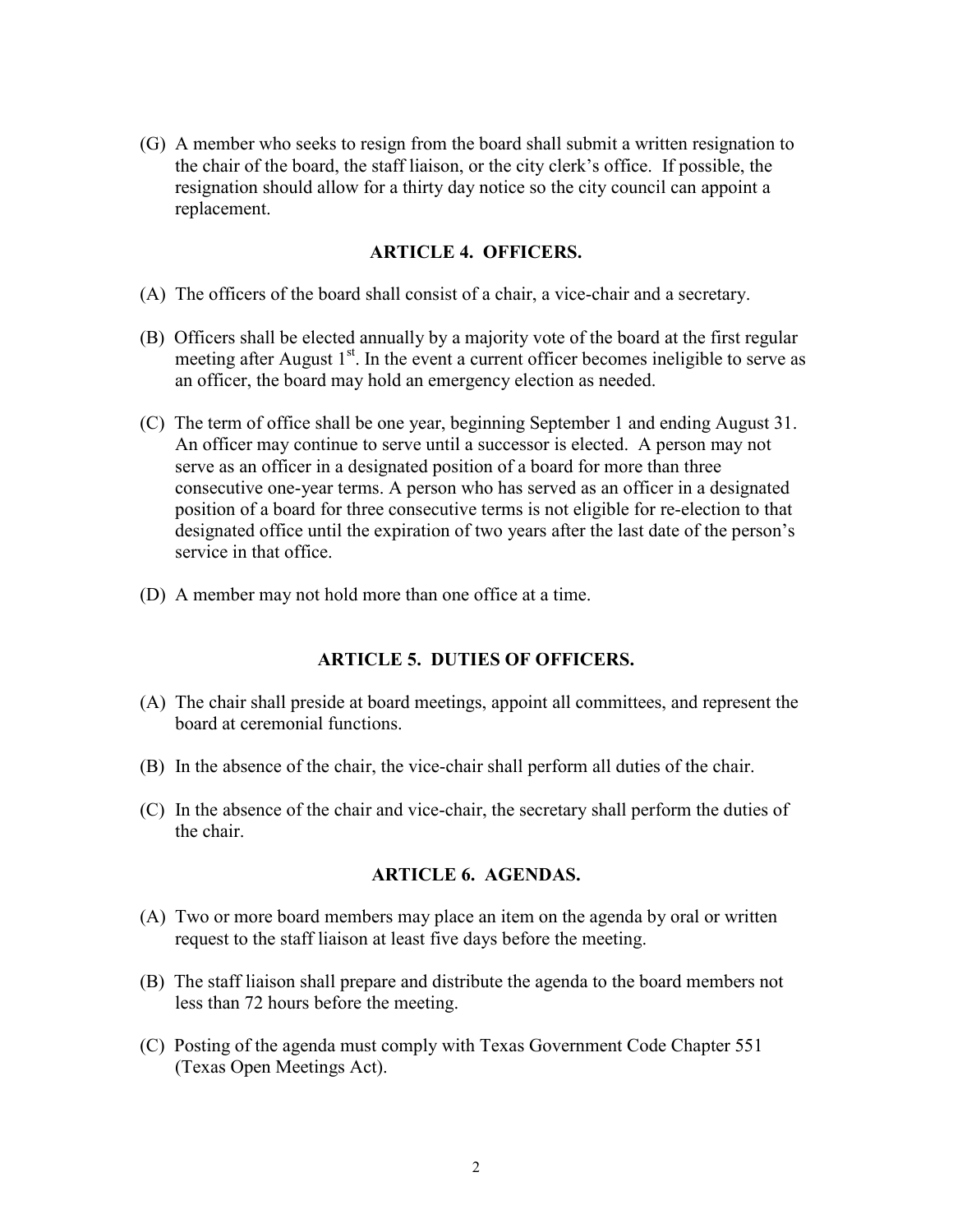## ARTICLE 7. MEETINGS.

- (A) The board meetings shall comply with Texas Government Code Chapter 551 (Texas Open Meetings Act).
- (B) Board meetings shall be governed by Robert's Rules of Order.
- (C) The board may not conduct a closed meeting without the approval of the city attorney.
- (D) The regular meeting of the board shall be held on the first Tuesday of each month at 5:30 p.m., at City Hall, 301 W. 2<sup>nd</sup> Street, Boards and Commissions Room 1101 unless otherwise determined by the board. If the regular meeting day is a holiday, the meeting will be held on the following Tuesday of the month unless otherwise determined by the board.
- (E) The chair may call a special meeting, and the chair shall call a special meeting if requested by three or more members. The call shall state the purpose of the meeting. A notice of a special meeting must be in writing and sent to all members at least three days before the meeting.
- (F) Four members constitute a quorum.
- (G) If a quorum for a meeting does not convene within one-half hour of the posted time for the meeting, then the meeting may not be held.
- (H) To be effective, a board action must be adopted by affirmative vote of not less than the four members.
- (I) The chair has the same voting privilege as any other member.
- (J) The board shall allow citizens to address the board on agenda items and during a period of time set aside for citizen communications. The chair may limit a speaker to three minutes.
- (K) The staff liaison shall prepare the board minutes. The minutes of each board meeting must include the vote of each member on each item before the board and indicate whether a member is absent or failed to vote on an item.
- (L) The Small and Minority Business Resources Department shall retain all official board documents. The documents are public records under Texas Local Government Code Chapter 552 (Texas Public Information Act).